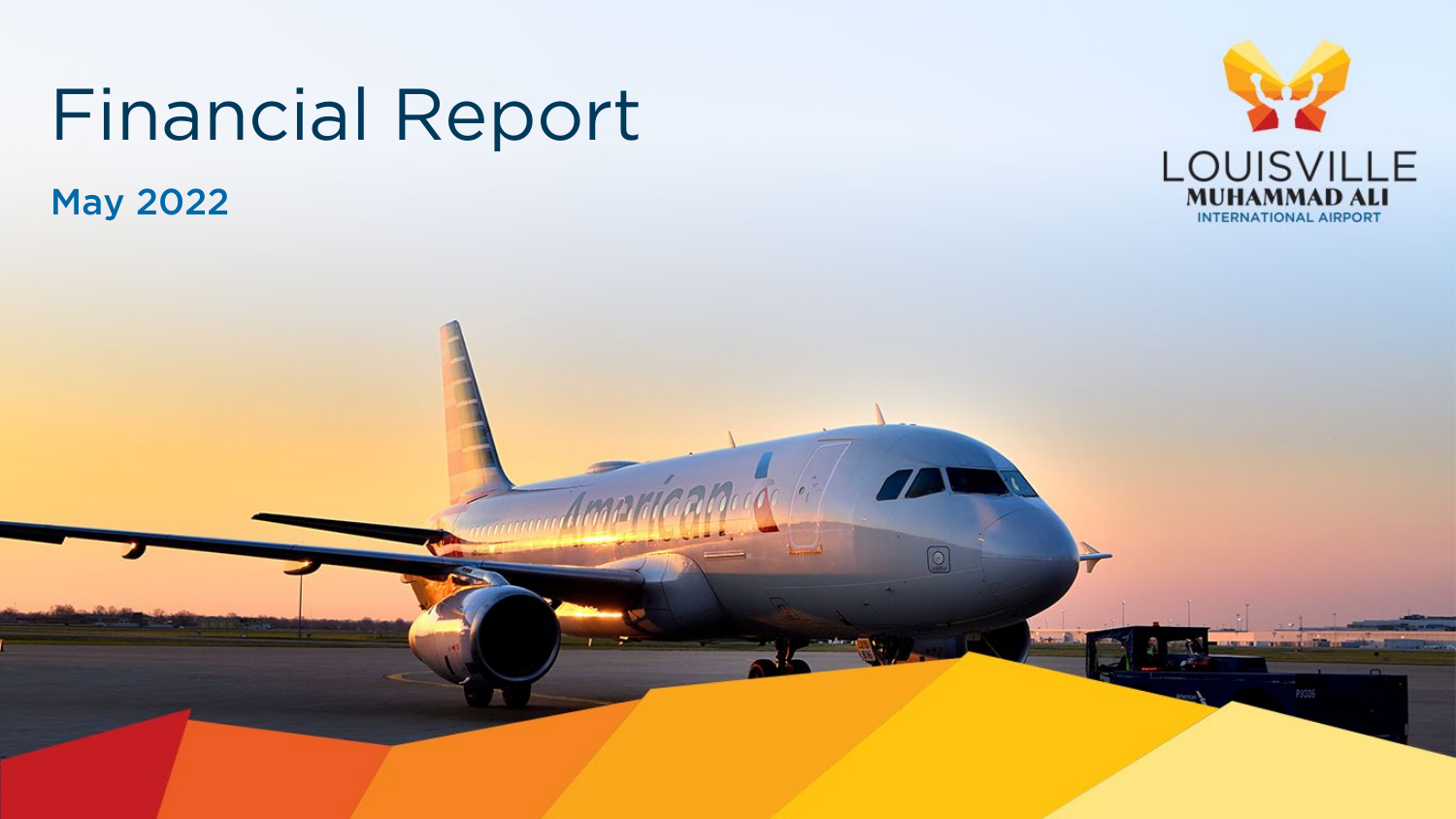#### LOUISVILLE REGIONAL AIRPORT AUTHORITY STATEMENT OF NET POSITION For the Eleven Months Ending May 2022

|                                          |               |    | May-22          |                        | $May-21$        |                                         |    | May-22       |    | $Mav-21$    |  |
|------------------------------------------|---------------|----|-----------------|------------------------|-----------------|-----------------------------------------|----|--------------|----|-------------|--|
|                                          | <b>ASSETS</b> |    |                 |                        |                 | <b>LIABILITIES</b>                      |    |              |    |             |  |
| <b>Current Assets</b>                    |               |    |                 |                        |                 | <b>Current Liabilities</b>              |    |              |    |             |  |
| Cash and Cash Equivalents                |               | \$ | 50,595,083      | - \$                   | 62,751,748      | <b>Accounts Payable</b>                 | \$ | 5,291,645 \$ |    | 4,305,257   |  |
| Investments                              |               |    | 92,587          |                        | 13,680          | Accrued Expenses and Other              |    | 1,132,384    |    | 1,025,299   |  |
| <b>Accounts Receivable</b>               |               |    | 5,575,296       |                        | 3,755,516       | Unearned Income                         |    | 2,106,523    |    | 1,812,903   |  |
| Supplies Inventories                     |               |    | 436,198         |                        | 396,766         | <b>Total Current Liabilities</b>        |    | 8,530,552    |    | 7,143,459   |  |
| <b>Prepaid Expenses</b>                  |               |    | 282,484         |                        | 227,273         |                                         |    |              |    |             |  |
| <b>Total Current Assets</b>              |               |    | 56,981,648      |                        | 67, 144, 982    | <b>Restricted Liabilities</b>           |    |              |    |             |  |
|                                          |               |    |                 |                        |                 | Bonds Payable - Current Portion         |    | 19,140,000   |    | 18,290,000  |  |
| <b>Restricted Assets</b>                 |               |    |                 |                        |                 | <b>Accrued Interest on Bonds</b>        |    | 2,331,247    |    | 2,644,963   |  |
| 2014 Series Bonds Debt Service Funds     |               |    | 19,877,012      |                        | 19,567,547      | <b>Total Restricted Liabilities</b>     |    | 21,471,247   |    | 20,934,963  |  |
| <b>Debt Service Reserves</b>             |               |    | 12,958,498      |                        | 14,705,464      |                                         |    |              |    |             |  |
| <b>Other Bond Funds &amp; Reserves</b>   |               |    | 11,894,227      |                        | 11,870,592      | Long Term Liabilities                   |    |              |    |             |  |
| Interest Receivable                      |               |    | 114,110         |                        | 122,283         | 2014 Series Bonds Payable               |    | 108,550,000  |    | 127,690,000 |  |
| <b>Passenger Facility Charges</b>        |               |    | 1,266,393       |                        | 6,626,932       | <b>Unamortized Bond Premium</b>         |    | 4,748,047    |    | 5,831,100   |  |
| <b>Other Restricted Assets</b>           |               |    | 1,207,626       |                        | 1,969,513       | <b>Revolving Coverage</b>               |    | 4,300,000    |    | 4,300,000   |  |
| <b>Total Restricted Assets</b>           |               |    | 47,317,866      |                        | 54,862,332      | <b>Net Pension Liability</b>            |    | 33,887,527   |    | 30,668,157  |  |
|                                          |               |    |                 |                        |                 | Net OPEB Liability                      |    | 10,590,053   |    | 7,626,835   |  |
| Airport Property, Facilities & Equipment |               |    |                 |                        |                 | Other Long Term Liabilities             |    | 1,641,824    |    | 2,085,925   |  |
| Land and Depreciable Assets              |               |    | 1,206,490,652   |                        | 1,123,261,957   | <b>Total Long Term Liabilities</b>      |    | 163,717,451  |    | 178,202,016 |  |
| <b>Less Accumulated Depreciation</b>     |               |    | (671, 245, 369) |                        | (649, 648, 977) |                                         |    |              |    |             |  |
| Net Property, Facilities & Equipment     |               |    | 535,245,282     |                        | 473,612,980     | <b>TOTAL LIABILITIES</b>                |    | 193,719,250  |    | 206,280,438 |  |
| <b>Capital Projects in Process</b>       |               |    | 117,123,083     |                        | 126,867,963     | <b>DEFERRED INFLOWS</b>                 |    |              |    |             |  |
| <b>TOTAL ASSETS</b>                      |               |    | 756,667,881     |                        | 722,488,257     | Pensions                                |    | 484,404      |    | 887,857     |  |
|                                          |               |    |                 |                        |                 | OPEB                                    |    | 1,798,308    |    | 2,537,824   |  |
| DEFERRED OUTFLOWS                        |               |    |                 | TOTAL DEFERRED INFLOWS |                 | 2,282,712                               |    | 3,425,681    |    |             |  |
| Pensions                                 |               |    | 5,796,686       |                        | 6,372,087       | <b>NET POSITION</b>                     |    |              |    |             |  |
| <b>OPEB</b>                              |               |    | 4,473,848       |                        | 2,961,575       |                                         |    |              |    |             |  |
| <b>TOTAL DEFERRED OUTFLOWS</b>           |               |    | 10,270,534      |                        | 9,333,662       | <b>NET POSITION</b>                     |    | 570,936,453  |    | 522,115,800 |  |
|                                          |               |    |                 |                        |                 | TOTAL LIABILITIES, DEFERRED INFLOWS AND |    |              |    |             |  |
| TOTAL ASSETS AND DEFERRED OUTFLOWS       |               | \$ | 766,938,415     | $\bullet$              | 731,821,919     | <b>NET POSITION</b>                     |    | 766,938,415  | \$ | 731,821,919 |  |
|                                          |               |    |                 |                        |                 |                                         |    |              |    |             |  |
|                                          |               |    |                 |                        |                 |                                         |    |              |    |             |  |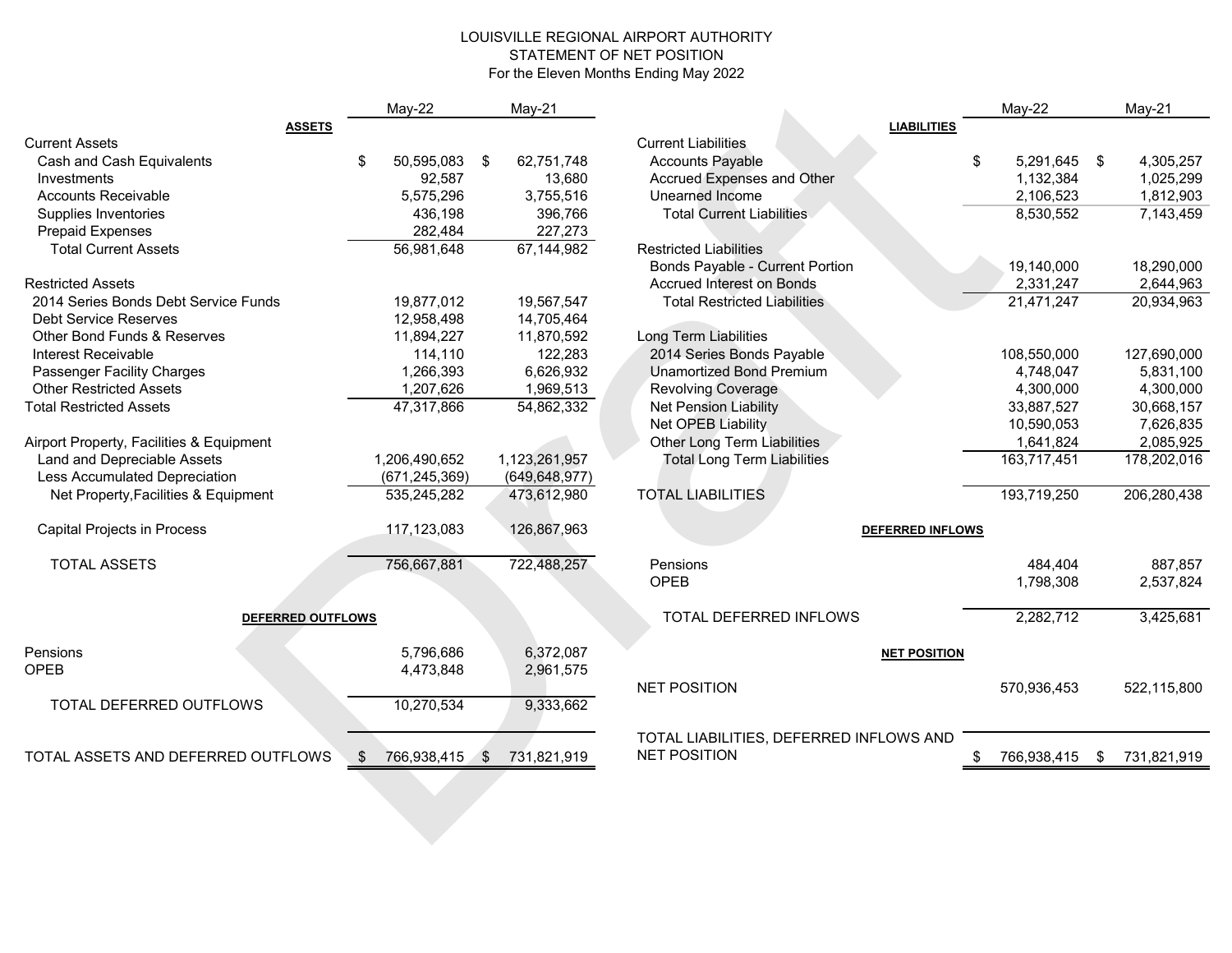#### LOUISVILLE REGIONAL AIRPORT AUTHORITY Combined Statement of Revenues, Expenses and Changes in Net Position For the Eleven Months Ending May 2022

|                                                  |                                           |                                                 | <b>FISCAL YEAR TO DATE</b> |               |                            |               |               |  |  |  |
|--------------------------------------------------|-------------------------------------------|-------------------------------------------------|----------------------------|---------------|----------------------------|---------------|---------------|--|--|--|
| <b>CURRENT</b><br><b>ANNUAL</b><br><b>BUDGET</b> |                                           | <b>CURRENT</b><br><b>MONTH</b><br><b>ACTUAL</b> | <b>BUDGETED</b>            | <b>ACTUAL</b> | <b>VARIANCE</b><br>(UNFAV) | %<br>VARIANCE | PRIOR YEAR    |  |  |  |
|                                                  |                                           |                                                 |                            |               |                            |               |               |  |  |  |
|                                                  | Operating Revenue:                        |                                                 |                            |               |                            |               |               |  |  |  |
| 23,004,846                                       | Landing and Field Use Fees                | 1,899,077                                       | 21,144,954                 | 21,418,950    | 273,996                    | 1.3%          | 20,199,767    |  |  |  |
| 2,484,693                                        | Apron Area                                | 264,276                                         | 2,277,396                  | 2,677,665     | 400,269                    | 17.6%         | 2,235,797     |  |  |  |
| 10,545,456                                       | <b>Terminal Areas</b>                     | 1,045,476                                       | 9,557,014                  | 10,655,581    | 1,098,567                  | 11.5%         | 7,683,041     |  |  |  |
| 16,856,657                                       | Parking & Ground Transportation           | 2,080,779                                       | 15,194,437                 | 21,102,225    | 5,907,789                  | 38.9%         | 11,090,899    |  |  |  |
| 12,674,796                                       | Aviation Facility & Land Leases           | 1,122,081                                       | 11,618,563                 | 12,375,257    | 756,694                    | 6.5%          | 12,549,818    |  |  |  |
| 1,083,800                                        | Non-Aviation Facility & Land Leases       | 94,371                                          | 993,483                    | 1,034,221     | 40,738<br>42,470           | 4.1%          | 991,155       |  |  |  |
| 253,500<br>66,903,748                            | <b>Other Revenue</b>                      | 60,504<br>6,566,565                             | 232,375                    | 274,845       | 18.3%<br>240,851           |               |               |  |  |  |
|                                                  | <b>Total Operating Revenue</b>            |                                                 | 61,018,222                 | 69,538,744    | 8,520,522                  | 14.0%         | 54,991,327    |  |  |  |
|                                                  | <b>Operating Expenses:</b>                |                                                 |                            |               |                            |               |               |  |  |  |
| 15,054,123                                       | Payroll/Related Expenses                  | 982,358                                         | 13,851,382                 | 11,667,111    | 2,184,272                  | 15.8%         | 11,966,266    |  |  |  |
| 7,839,760                                        | <b>Contract Services</b>                  | 608,372                                         | 7,428,566                  | 6,312,786     | 1,115,780                  | 15.0%         | 6,291,398     |  |  |  |
| 4,858,100                                        | Marketing, PR and Air Service             | 419,363                                         | 3,853,113                  | 3,244,118     | 608,995                    | 15.8%         | 419,210       |  |  |  |
| 1,751,400                                        | Supplies & Parts                          | 46,770                                          | 1,629,758                  | 1,192,121     | 437,637                    | 26.9%         | 977,131       |  |  |  |
| 186,200                                          | Communications                            | 19,890                                          | 170,677                    | 204,956       | (34, 279)                  | $(20.1\%)$    | 169,191       |  |  |  |
| 737,975                                          | Office & Computer Supplies                | 16,689                                          | 678,997                    | 838,730       | (159, 733)                 | (23.5%)       | 586,704       |  |  |  |
| 400,000                                          | Conf., Seminars, Travel & Meals           | 6,795                                           | 368,673                    | 220,198       | 148,475                    | 40.3%         | 83,789        |  |  |  |
| 155,385                                          | Dues, Memberships & Subscriptions         | 2,500                                           | 152,845                    | 121,612       | 31,233                     | 20.4%         | 122,792       |  |  |  |
| 962,225                                          | Professional & Consulting Services        | 6,800                                           | 873,941                    | 488,501       | 385,440                    | 44.1%         | 614,753       |  |  |  |
| 88,300                                           | Non-Capital Equipment & Furniture         | 38,383                                          | 88,300                     | 65,908        | 22,392                     | 25.4%         | 11,926        |  |  |  |
| 187,900                                          | Other                                     | 30,244                                          | 139,650                    | 181,511       | (41, 861)                  | $(30.0\%)$    | 182,923       |  |  |  |
| 4,702,450                                        | Fuel & Utilities                          | 568,020                                         | 4,252,650                  | 4,609,153     | (356, 503)                 | $(8.4\%)$     | 3,835,857     |  |  |  |
| 649,600                                          | <b>Business Insurance</b>                 |                                                 | 648,767                    | 572,480       | 76,287                     | 11.8%         | 589,074       |  |  |  |
| 3,729,541                                        | <b>Retirement Benefits</b>                | 237,625                                         | 3,442,332                  | 3,004,034     | 438,298                    | 12.7%         | 2,707,719     |  |  |  |
| (1,061,657)                                      | Recoveries of Expenses                    | (77, 599)                                       | (944, 015)                 | (701, 706)    | (242, 309)                 | (25.7%)       | (1, 199, 066) |  |  |  |
| 40,241,302                                       | <b>Total Operating Expenses</b>           | 2,906,210                                       | 36,635,636                 | 32,021,511    | 4,614,125                  | 12.6%         | 27,359,665    |  |  |  |
|                                                  |                                           |                                                 |                            |               |                            |               |               |  |  |  |
| 26,662,446                                       | Operating Income Before Deprn             | 3,660,355                                       | 24,382,586                 | 37,517,233    | 13,134,647                 | 53.9%         | 27,631,662    |  |  |  |
| 20,537,000                                       | <b>Depreciation Expense</b>               | 1,903,148                                       | 18,565,250                 | 21,059,721    | (2,494,471)                | $(13.4\%)$    | 17,462,110    |  |  |  |
| 6,125,446                                        | Net Operating Income(Loss)                | 1,757,208                                       | 5,817,336                  | 16,457,512    | 10,640,176                 | 182.9%        | 10,169,552    |  |  |  |
|                                                  |                                           |                                                 |                            |               |                            |               |               |  |  |  |
|                                                  | Non-Operating Revenue (Expense)           |                                                 |                            |               |                            |               |               |  |  |  |
| 271,000                                          | Interest Income                           | 18,105                                          | 248,417                    | 379,377       | 130,960                    | 52.7%         | 511,061       |  |  |  |
| (4,670,310)                                      | <b>Interest Expense</b>                   | (466, 249)                                      | (5, 128, 744)              | (5, 128, 744) | (0)                        |               | (5,818,919)   |  |  |  |
| 6,321,000                                        | Passenger Facility Charges                | 1,203,374                                       | 5,689,000                  | 7,618,492     | 1,929,492                  | 33.9%         | 2,634,923     |  |  |  |
| 3,520,000                                        | <b>Customer Facility Charge</b>           | 308,196                                         | 3,168,000                  | 2,969,904     | (198,096)                  | $(6.3\%)$     | 1,788,670     |  |  |  |
| 11,052,809                                       | Non-Capital Grants                        |                                                 | 11,052,809                 | 17,298,654    | 6,245,845                  | 56.5%         | 23,000        |  |  |  |
|                                                  | Other Income (Expense)                    | 133,988                                         |                            | 278,756       | 278,756                    |               | 157,795       |  |  |  |
| 16,494,499                                       | Total Non-Operating Rev (Exp)             | 1,197,413                                       | 15,029,482                 | 23,416,439    | 8,386,957                  | 55.8%         | (703, 470)    |  |  |  |
| 22,619,945                                       | Net Income (Loss) Before Capital Cont.    | 2,954,621                                       | 20,846,818                 | 39,873,951    | 19,027,133                 | 91.3%         | 9,466,082     |  |  |  |
| 19,314,000                                       | <b>Grants &amp; Capital Contributions</b> |                                                 | 17,382,600                 | 8,369,899     | (9,012,701)                | (51.8%)       | 16,459,866    |  |  |  |
| 41,933,945                                       | Change in Net Position                    | 2,954,621                                       | 38,229,418                 | 48,243,850    | 10,014,432                 | 26.2%         | 25,925,949    |  |  |  |
|                                                  |                                           |                                                 |                            |               |                            |               |               |  |  |  |
|                                                  |                                           |                                                 |                            |               |                            |               |               |  |  |  |